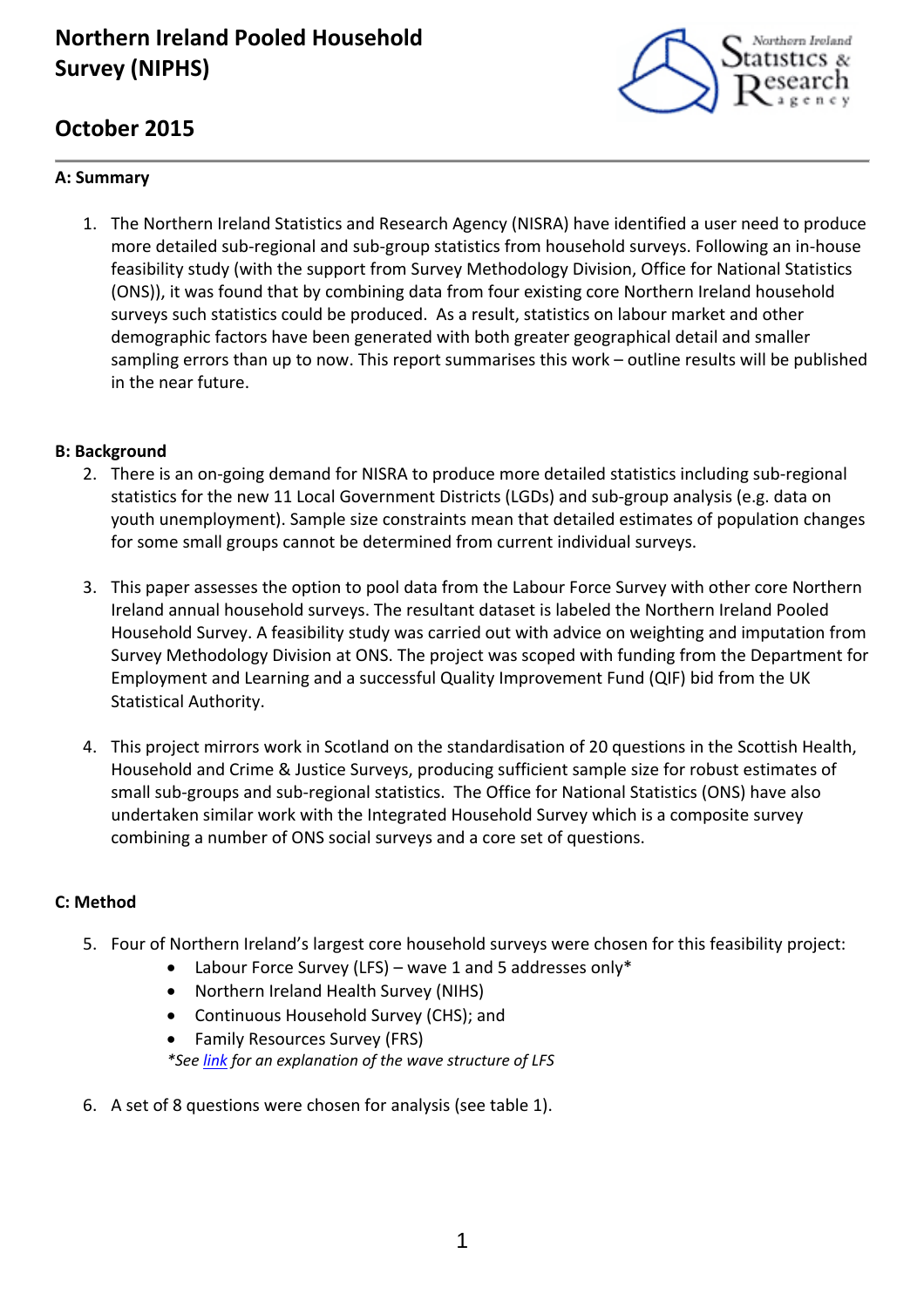#### **Table 1 Core Individual and Household Questions used in Pooled Household Survey**

| Age (age groups)                | 16-19 years, 20-24 years, 25-29 years, 30-34 years, 35-39 years, 40-44 years,<br>45-49 years, 50-54 years, 55-59 years, 60-64 years, 65-69 years, 70 and over |
|---------------------------------|---------------------------------------------------------------------------------------------------------------------------------------------------------------|
| Sex                             | Male, Female                                                                                                                                                  |
| <b>Ethnic Group</b>             | White, Other Ethnic Group, No response                                                                                                                        |
| Religion                        | Catholic, Protestant, Other religion, No religion, No response                                                                                                |
| Education                       | No Qualifications, Degree level or higher, All other qualifications, No response                                                                              |
| Employment (ILO)                | Working, Unemployed, Economically Inactive                                                                                                                    |
| Accommodation type<br>Household | Flat, Detached House, Other, Semi Detached House, Terrace House                                                                                               |
| <b>Tenure</b><br>Household      | Owned outright, Mortgage or loan, Part rent (Co-ownership), Rented, Rent<br>free                                                                              |

- 7. The classification of these variables will be refined prior to producing statistical outputs. In addition to these core questions, data from the Pointer database was included to allow administrative variables such as Property Capital Value, Geography (Local Government District 2014) and Measures of Multiple Deprivation (MDM) to be included in the dataset. Household size, the number of adults and children along with annual time period of data collection were also included.
- 8. Responses on these questions from the core surveys provide a dataset (the Northern Ireland Pooled Household Survey) with a sample size in excess of 10,000 households or over 20,000 individual adults (aged 16+) responses per annum. Data for four financial years are shown in table 2.

#### **Table 2: Household and Individual Responses by Year (Northern Ireland Pooled Household Survey)**

|                              | 2010/11 | 2011/12 | 2012/13 | 2013/14 | <b>Total</b> |
|------------------------------|---------|---------|---------|---------|--------------|
| <b>Responding Households</b> | 10,400  | 10,700  | 10,700  | 10,800  | 42,600       |
| Adults $(16+)$               | 20,100  | 20,500  | 20,400  | 20,500  | 81,500       |
| Children (0-15)              | 5,800   | 5,900   | 5,900   | 5,700   | 23,300       |
| <b>Responding Population</b> | 25,900  | 26,400  | 26,300  | 26,200  | 104,800      |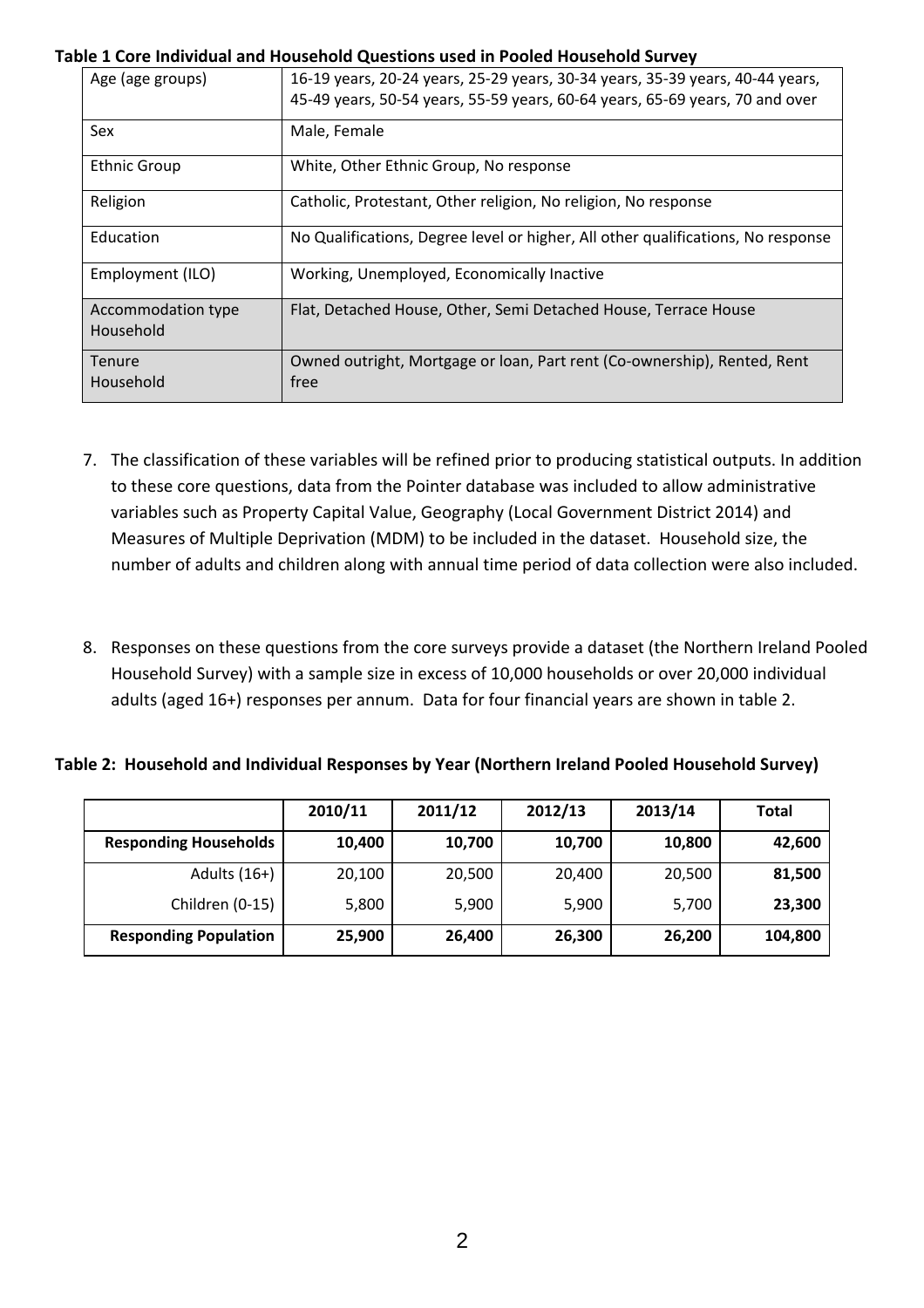#### **D: Interview Types**

- 9. There are clear distinctions in the types of data that amalgamated into the Northern Ireland Pooled Household Survey – three main categories are considered (i) **response**, (ii) **proxy** and (iii) **grid** data.
- 10. "Response data" is information gathered at the point of interview, asking the respondent questions around employment and other factors. For the Northern Ireland Pooled Household Survey this is around 67% of the adult dataset.
- 11. "Proxy data" is where the respondent is asked questions about another adult member of the household. Again questions such as employment etc… are commonly asked in the core surveys. The amount of proxy data recorded differs for each survey due to the different rules around component surveys. This represents around 18% of the adult data in the Northern Ireland Pooled Household Survey.
- 12. Finally there is "grid data". At each address where an interview is achieved, demographic data in a standard household grid is gathered. This is a list of who lives in the household, their age, sex and marital status (for those 16 years or more). This equates to around 14% of the adult data in the Northern Ireland Pooled Household Survey (see table 3 for types of data by survey year).

|              | 2010/11       |     | 2011/12       |     | 2012/13       |     | 2013/14       |     |
|--------------|---------------|-----|---------------|-----|---------------|-----|---------------|-----|
|              | <b>Total</b>  |     | <b>Total</b>  |     | <b>Total</b>  |     | <b>Total</b>  |     |
|              | <b>Number</b> | %   | <b>Number</b> | %   | <b>Number</b> | %   | <b>Number</b> | %   |
| Adults (16+) | 20,100        |     | 20,500        |     | 20,400        |     | 20,500        |     |
| Data Type:   |               |     |               |     |               |     |               |     |
| Response     | 13,400        | 67% | 13,800        | 67% | 13,700        | 67% | 14,000        | 68% |
| Proxy        | 3,900         | 19% | 3,700         | 18% | 3,600         | 17% | 3,600         | 18% |
| Grid         | 2,800         | 14% | 3,000         | 15% | 3,100         | 15% | 2,900         | 14% |

### **Table 3 Data types (the Northern Ireland Pooled Household Survey)**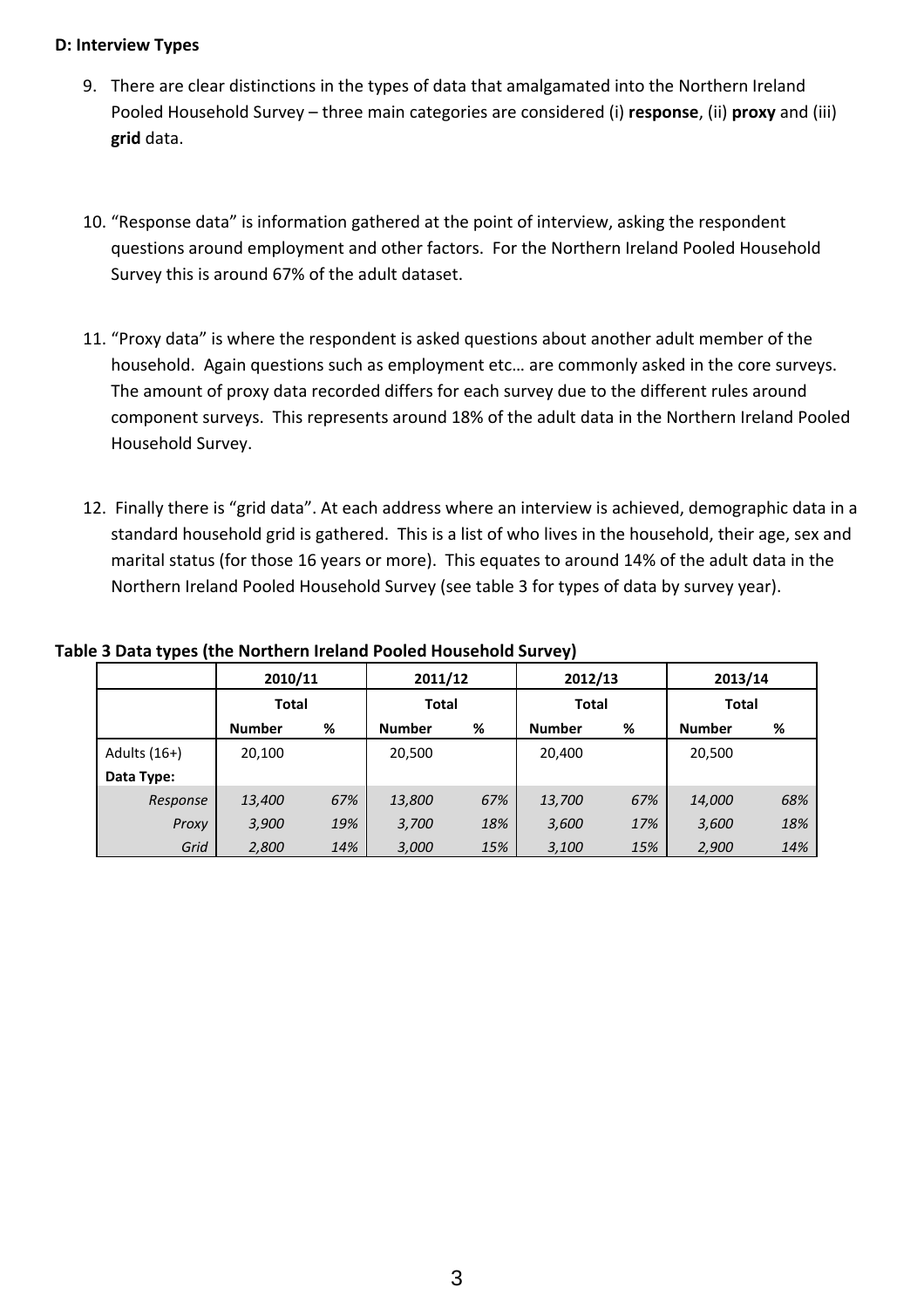### **E: Unweighted results**

13. Without any further statistical intervention the final survey data can be assessed for demographic accuracy. The headline demographics compare favourably with the Northern Ireland Census results (see table 4).

|             | Pooled                                                    |                     | <b>Difference</b> |
|-------------|-----------------------------------------------------------|---------------------|-------------------|
|             | Household<br><b>Survey 2012/13</b><br><b>Unweighted %</b> | Census 2011<br>$\%$ |                   |
| Sex         |                                                           |                     |                   |
| Male        | 47.2                                                      | 48.5                | 1.3               |
| Female      | 52.8                                                      | 51.5                | $-1.3$            |
| Age         |                                                           |                     |                   |
| 16-19 years | 6.6                                                       | 7.0                 | 0.6               |
| 20-24 years | $7.1\,$                                                   | 8.8                 | $1.7\,$           |
| 25-29 years | 7.7                                                       | 8.7                 | $1.0$             |
| 30-34 years | 7.9                                                       | 8.5                 | 0.4               |
| 35-39 years | 8.0                                                       | 8.6                 | 0.6               |
| 40-44 years | 9.0                                                       | 9.3                 | 0.3               |
| 45-49 years | 9.0                                                       | 9.3                 | 0.3               |
| 50-54 years | 8.9                                                       | 8.3                 | $-0.6$            |
| 55-59 years | 7.8                                                       | 7.0                 | $-0.8$            |
| 60-64 years | 7.7                                                       | 6.6                 | $-1.1$            |
| 65-69 years | 6.8                                                       | 5.8                 | $-1.0$            |
| 70 and over | 13.5                                                      | 12.1                | $-0.6$            |

### **Table 4 Pooled Household Survey /Census 2011**

### *Average Household Size*

14. A further key indicator of the representativeness of the Northern Ireland Pooled Household Survey is average household size. The Northern Ireland Pooled Household Survey includes the number of people (adults and children) in each household. The Northern Ireland Pooled Household Survey figures compare favourably with the 2011 Census figures and the Census based household projections – see table 5.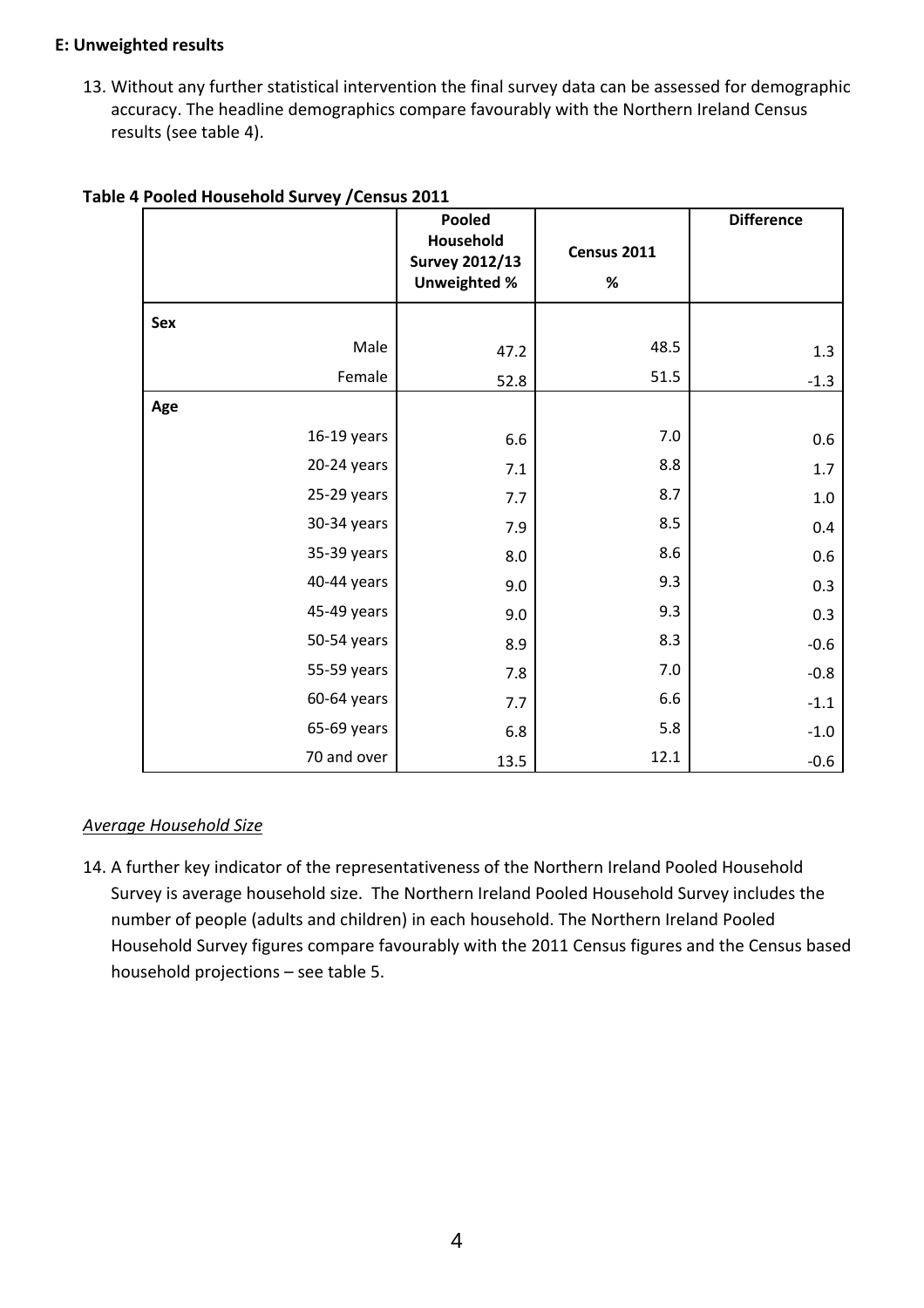### **Table 5 Average Household Size (Northern Ireland Pooled Household Survey)**

|                       | 2010/11       |      | 2011/12       |      | 2012/13       |      | 2013/14       |      |
|-----------------------|---------------|------|---------------|------|---------------|------|---------------|------|
|                       | <b>Total</b>  |      | <b>Total</b>  |      | <b>Total</b>  |      | Total         |      |
|                       | <b>Number</b> | %    | <b>Number</b> | %    | <b>Number</b> | %    | <b>Number</b> | %    |
| <b>Households</b>     | 10,400        |      | 10,700        |      | 10,700        |      | 10,800        |      |
| Adults $(16+)$        | 20,100        | 78%  | 20,500        | 78%  | 20,400        | 78%  | 20,500        | 78%  |
| Children              | 5,900         | 23%  | 5,900         | 22%  | 5,900         | 22%  | 5,800         | 22%  |
| Total                 | 26,000        | 100% | 26,400        | 100% | 26,300        | 100% | 26,300        | 100% |
| Average               |               |      |               |      |               |      |               |      |
| <b>Household Size</b> | 2.48          |      | 2.46          |      | 2.46          |      | 2.43          |      |
| Census /              |               |      |               |      |               |      |               |      |
| <b>Census based</b>   |               |      |               |      |               |      |               |      |
| projections           | $2011*$       |      | $2012**$      |      | $2013**$      |      | $2014**$      |      |
| Average               |               |      |               |      |               |      |               |      |
| <b>Household Size</b> | 2.54          |      | 2.54          |      | 2.54          |      | 2.54          |      |

\* http://www.nisra.gov.uk/Census/key\_stats\_bulletin\_2011.pdf

\*\* http://www.nisra.gov.uk/archive/demography/population/household/HHP12\_NI.xls

# *Geographical Coverage*

15. One of the main drivers of this feasibility study is to provide more reliable sub-regional statistics, most specifically data for the 11 new Local Government Districts (LGDs). Therefore reviewing the geographical coverage of the responses in the Northern Ireland Pooled Household Survey is essential. (For more detail on geography definitions see

http://www.ninis2.nisra.gov.uk/public/documents/NISRA%20Geography%20Fact%20Sheet.pdf).

- 16. Shown over leaf are three figures
	- Figure 1 maps wave 1 and wave 5 LFS interviews 2012/13
	- Figure 2 maps the Northern Ireland Pooled Household Survey (1 year 2012/13)
	- Figure 3 maps the Northern Ireland Pooled Household Survey (3 years combined)
- 17. Adding the component surveys together provides not only more data, but more improved geographical coverage (see figure 2). When 3 years of data are combined there is extensive coverage across Northern Ireland (see figure 3).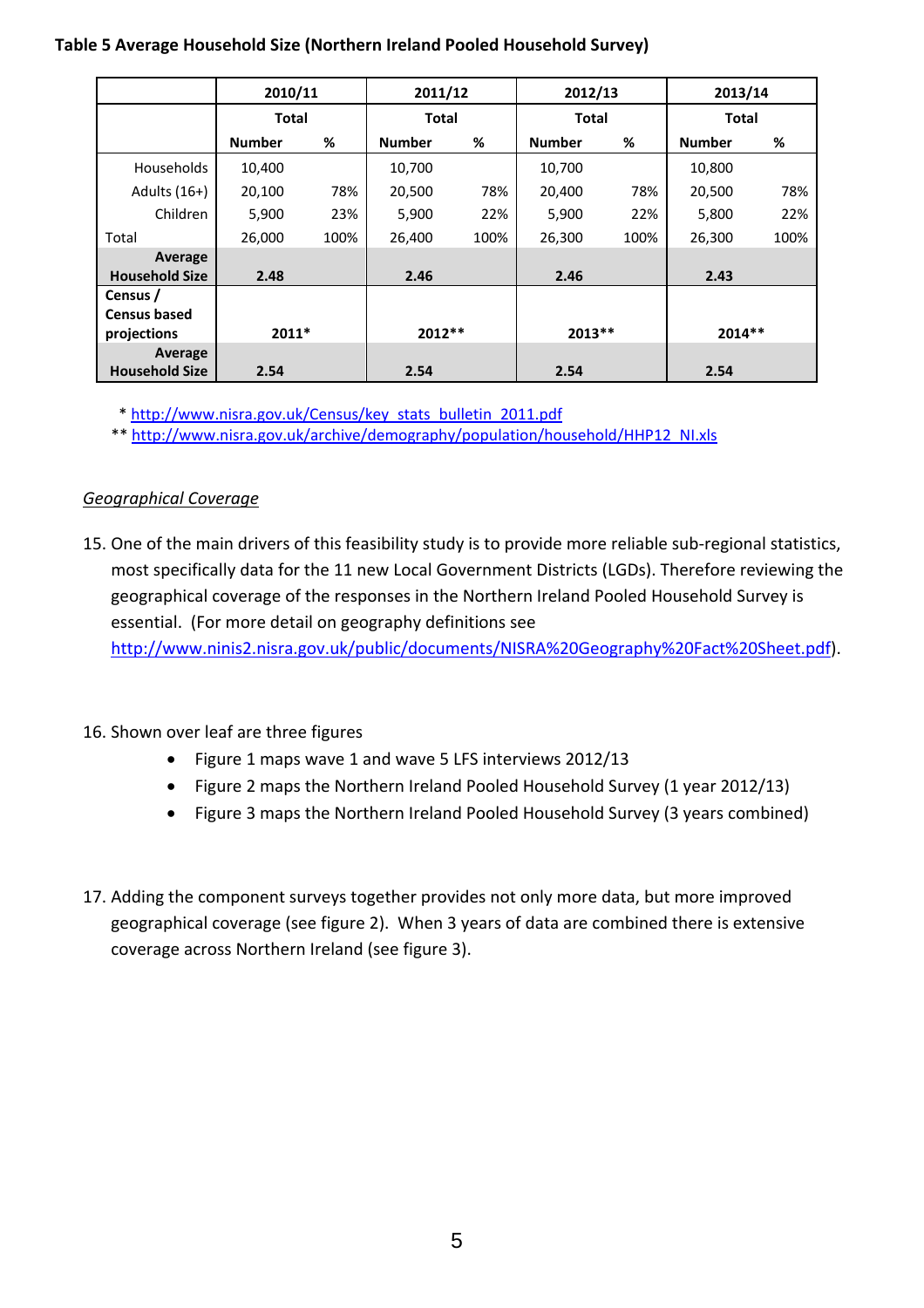**Figure 1 LFS Interviews (wave 1 and 5 2012/13)** 



**Figure 2 Pooled Household Survey Interviews (1 year 2012/13)**



**Figure 3 Pooled Household Survey Interviews (2010/11 to 2012/13)**

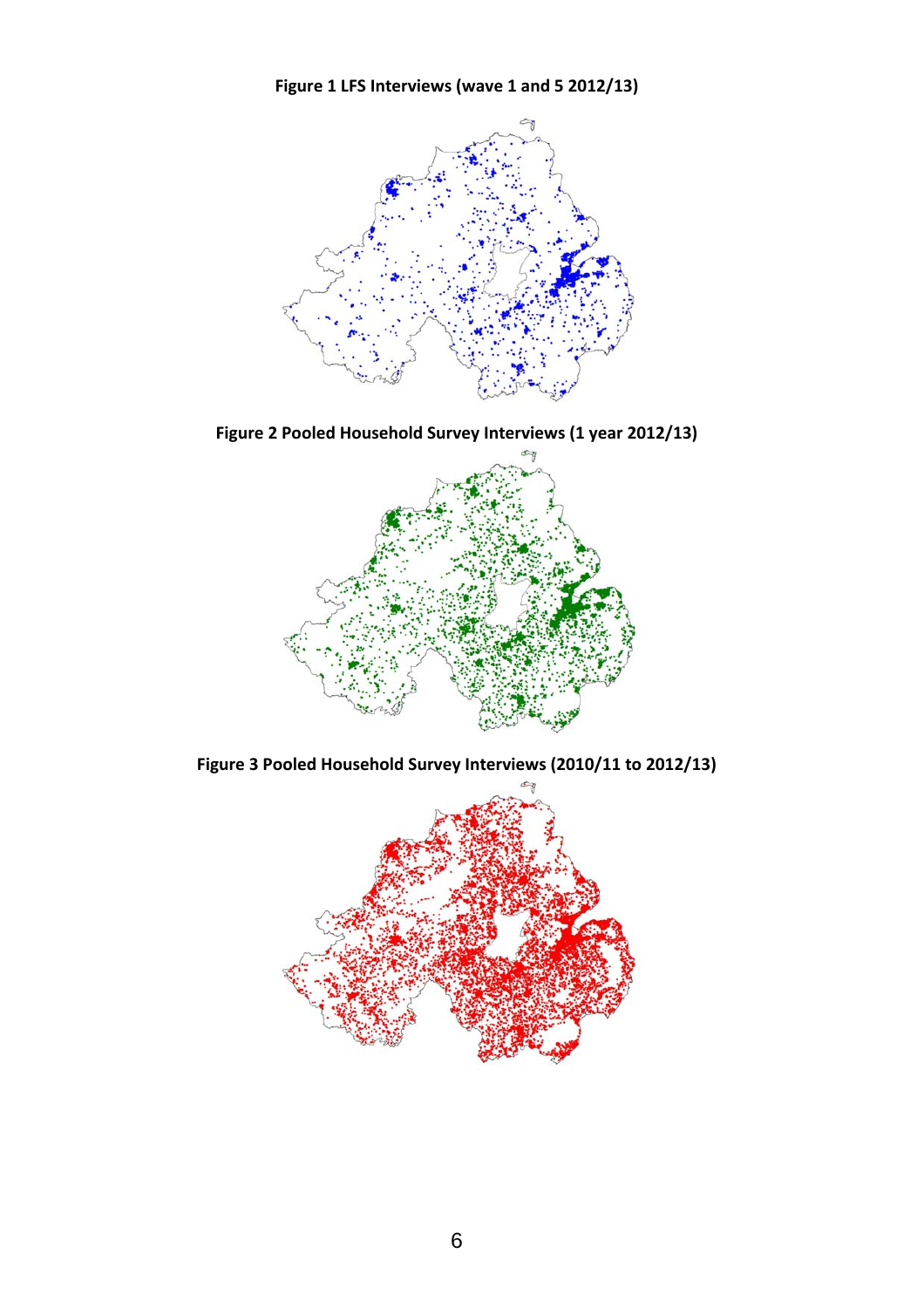#### **F: Item Response Imputation**

- 18. As with all surveys, the Northern Ireland Pooled Household Survey requires two separate corrections. The first is that some data items for individuals are missing and a level of item imputation must be carried out on these missing cases. The second is around unit non-response when some households have either refused to be surveyed or there was no contact with the householder in the field (this issue is dealt with under the section on weighting).
- 19. To address item or question non-response a two-fold approach was used; "hotdecking" and within household imputation. For Education, another case from across the data pool sample with the same age and sex was used as a donor case – this case was selected on a random basis. For employment (using the International Labour Organization definition of employment – ILO\*) –cases from the LFS dataset were used as donor cases by single age and sex, followed by the remainder of the data pool. (\**See http://stats.oecd.org/glossary/detail.asp?ID=778 for details*). For Religion and Ethnicity, missing values were taken randomly from other members of the household were those values existed.
- 20. This imputation was tested. The ILO employment imputation was checked by punching holes in the complete data. In total 10% of known ILO cases were recoded as missing and item imputation carried out. This resulted in "correct" ILOs codes being imputed for 87% of known cases (see table 6).
- 21. For future work Tenure (as a proxy for social class) will also be used along with age and sex for imputation. This is one of the key recommendations of the Office for National Statistics research (see Appendix 1).

|                     |              | ILOHD Employment Status (ILO) |                 |                          |        |
|---------------------|--------------|-------------------------------|-----------------|--------------------------|--------|
|                     |              |                               | <b>Hot Deck</b> |                          | Total  |
|                     |              | Working                       | Unemployed      | Economically<br>Inactive |        |
|                     | Working      | 8,680                         | 15              | 80                       | 8,775  |
|                     | Unemployed   | 10                            | 542             | 10                       | 562    |
|                     | Economically |                               |                 |                          |        |
| <b>ILO Original</b> | Inactive     | 80                            | 7               | 6,927                    | 7,014  |
| Total               |              | 8,770                         | 564             | 7,017                    | 16,351 |

### **Table 6 Original ILO by Hot Decked ILO Crosstabulation Check**

*Incorrect = 10 + 80 + 15 + 7 + 80 + 10 = 202 out of 1,600 cases randomly coded as missing = 13% incorrect Correct = 1600‐202 = 1398 = 87% correct*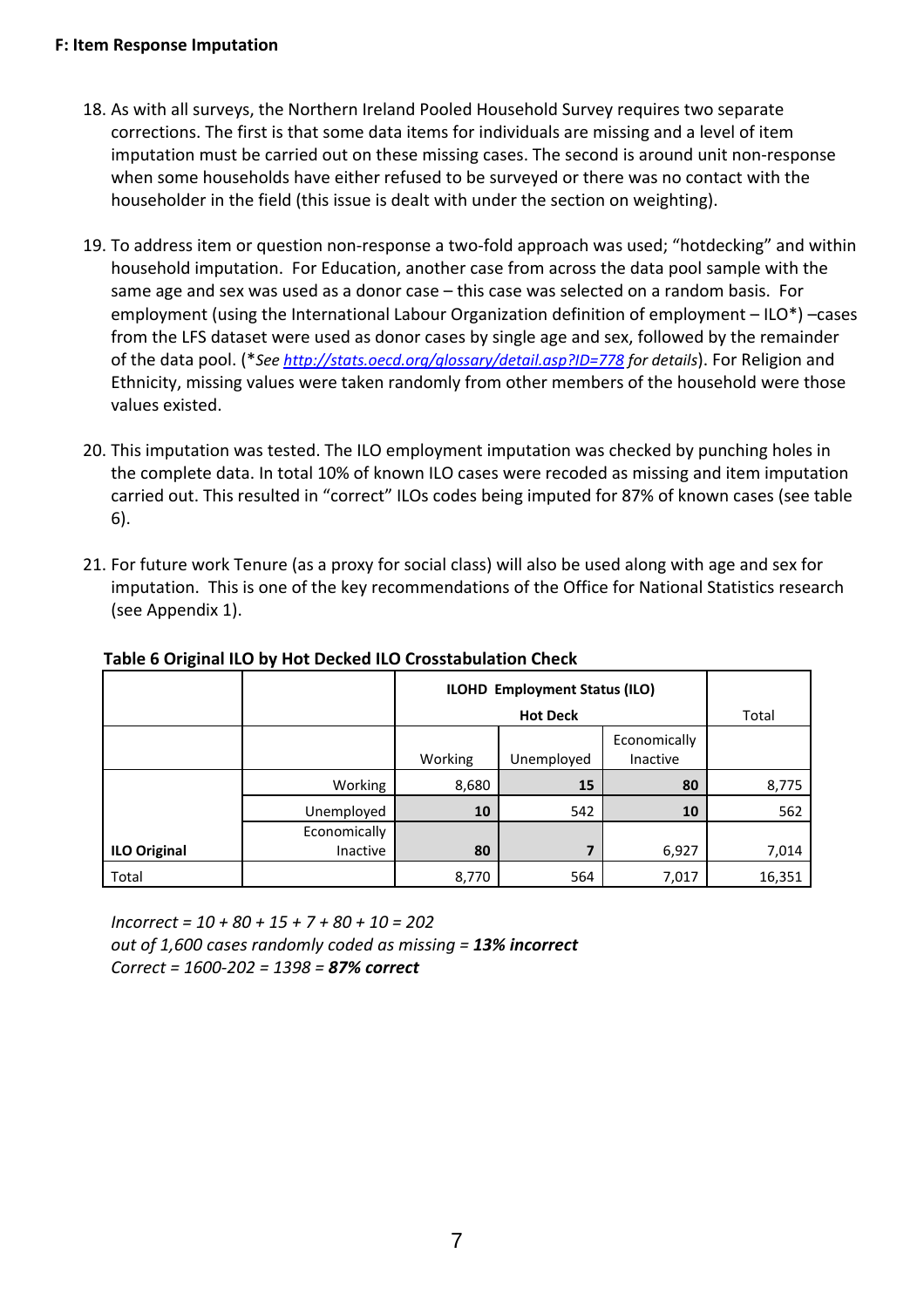### **G: Weighting**

- 22. As noted the second issue relates to unit non‐response when some households either refused to be surveyed or there was no contact with the householder. This was addressed by weighting up to known population totals by single year of age and sex using the Northern Ireland level mid –year estimates of population and then removing the known communal establishment population as per Census 2011 (See link).
- 23. As noted a methodology report on weighting and imputation prepared under the Quality Improvement Fund is attached as Appendix 1. This report includes key recommendations around weighting which will be included in any experimental statistical outputs produced.

### **I: Post‐weighting & item imputation Labour Market data validation**

- 24. The provisional labour market estimates after allowing for item imputation and weighting broadly match those from the LFS datasets – see table 7 overleaf. There are however some minor differences. These differences are generally all within confidence intervals and would seem to be down to slight variations in the component survey questionnaires (especially around ordering of questions/ contextual effects/differing nature of individual surveys).
- 25. One consistent small difference between the LFS results and the Northern Ireland Pooled Household Survey is for economic activity and inactivity. The pooled sample consistently provides a marginally higher estimate of the number of people who are economically inactive. This difference, which is of the order of 0.7‐2.5% of the population, is consistent across all age‐groups. This issue should not impact on trend analysis but it is important to consider when looking at overall levels. The issue will be flagged in all outputs from the pooled sample datasets.

### **H: Sampling Margin of Error**

26. One key issue is the margin of error of the resulting estimates. Table 7 below shows labour market estimates from the Northern Ireland Pooled Household Survey and the LFS. Not shown are the sampling margins of error. The annual sampling coefficients of variation for the Labour Force Survey are 7% for unemployment, 1% for working and 3% for economically inactive. The annual coefficients of variation for the Northern Ireland Pooled Household Survey are 3.5% for unemployment, 0.5% for working and 1.5% for economically inactive. This result is typical across the Northern Ireland Pooled Household Survey with coefficients of variation around half the size of those for the LFS. It should be noted there are other sources of error not considered most notably non-sampling errors – these can also affect the margins of error of the final estimates created.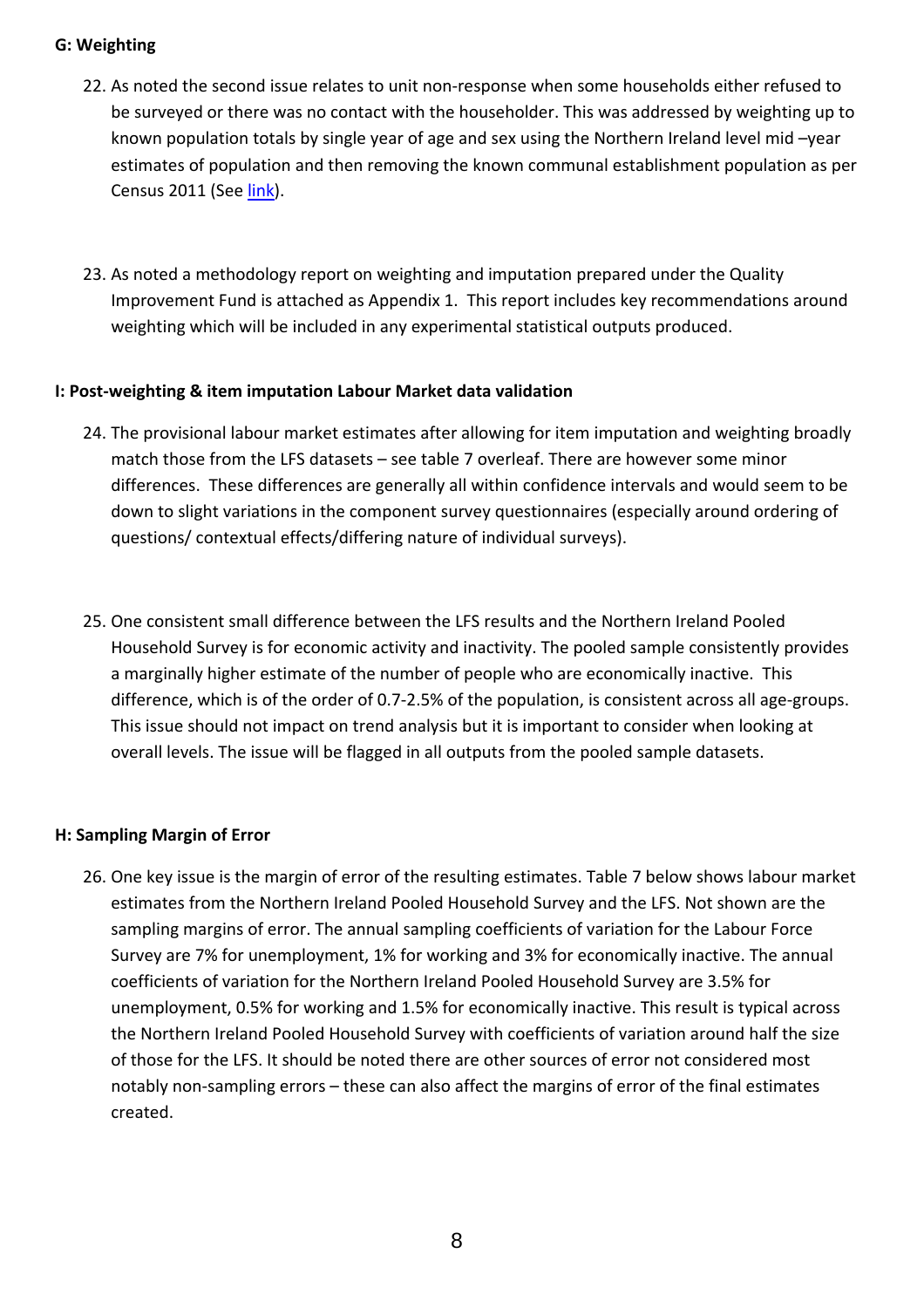| rabic r Ecveis of anchipioyment r obica household ourvey and the Eabour r oree ourvey | 2010/11       |               |               | 2011/12       | 2012/13       |               | 2013/14       |               |
|---------------------------------------------------------------------------------------|---------------|---------------|---------------|---------------|---------------|---------------|---------------|---------------|
| <b>Pooled Household</b>                                                               |               |               |               |               |               |               |               |               |
| Survey (Aged 16-64)                                                                   | <b>Number</b> | $\frac{9}{6}$ | <b>Number</b> | %             | <b>Number</b> | $\frac{9}{6}$ | <b>Number</b> | $\frac{0}{0}$ |
| Working                                                                               | 748,000       | 92.9%         | 749,000       | 92.0%         | 756,000       | 92.6%         | 769,000       | 92.8%         |
| Unemployed                                                                            | 57,000        | 7.1%          | 65,000        | 8.0%          | 61,000        | 7.4%          | 60,000        | 7.2%          |
| <b>Economically Active</b>                                                            | 805,000       | 69.7%         | 814,000       | 70.3%         | 816,000       | 70.5%         | 829,000       | 71.6%         |
| <b>Economically Inactive</b>                                                          | 349,000       | 30.3%         | 343,000       | 29.7%         | 342,000       | 29.5%         | 329,000       | 28.4%         |
| <b>Total</b>                                                                          | 1,155,000     |               | 1,157,000     |               | 1,158,000     |               | 1,158,000     |               |
|                                                                                       | 2010/11       |               |               | 2011/12       | 2012/13       |               | 2013/14       |               |
| <b>Labour Force</b>                                                                   |               |               |               |               |               |               |               |               |
| <b>Survey (Aged 16-</b>                                                               |               |               |               |               |               |               |               |               |
| $64*)$                                                                                | <b>Number</b> | $\frac{9}{6}$ | <b>Number</b> | $\frac{9}{6}$ | <b>Number</b> | $\frac{9}{6}$ | <b>Number</b> | $\frac{0}{0}$ |
| <b>Working</b>                                                                        | 768,000       | 93.2%         | 780,000       | 92.4%         | 775,000       | 92.2%         | 782,000       | 93.1%         |
| Unemployed                                                                            | 56,000        | 6.8%          | 65,000        | 7.6%          | 65,000        | 7.8%          | 58,000        | 6.9%          |
| <b>Economically Active</b>                                                            | 824,000       | 71.2%         | 845,000       | 72.8%         | 840,000       | 72.4%         | 840,000       | 72.3%         |
| <b>Economically Inactive</b>                                                          | 333,000       | 28.8%         | 315,000       | 27.2%         | 321,000       | 27.6%         | 323,000       | 27.8%         |
| <b>Total</b>                                                                          | 1,158,000     |               | 1,160,000     |               | 1,161,000     |               | 1,163,000     |               |

### **Table 7 Levels of unemployment Pooled Household Survey and the Labour Force Survey**

*\*Data obtained from Economic & Labour Market Statistics Branch (NISRA)* 

|                              | 2010/11       |               |               | 2011/12 | 2012/13       |         | 2013/14       |         |
|------------------------------|---------------|---------------|---------------|---------|---------------|---------|---------------|---------|
| Difference (LFS -            |               |               |               |         |               |         |               |         |
| <b>NIPHS)</b>                | <b>Number</b> | $\frac{0}{0}$ | <b>Number</b> | %       | <b>Number</b> | %       | <b>Number</b> | $\%$    |
| Working                      | 20,000        | 0.3%          | 31,000        | 0.3%    | 19,000        | $-0.4%$ | 13,000        | 0.3%    |
| Unemployed                   | $-1,000$      | $-0.3%$       |               | $-0.3%$ | 5,000         | 0.4%    | $-2,000$      | $-0.3%$ |
| <b>Economically Active</b>   | 19,000        | 1.5%          | 31,000        | 2.5%    | 24,000        | 1.9%    | 12,000        | 0.7%    |
| <b>Economically Inactive</b> | $-16,000$     | $-1.5%$       | $-28,000$     | $-2.5%$ | $-21,000$     | $-1.9%$ | $-6,000$      | $-0.7%$ |
| <b>Total</b>                 | 3,000         |               | 3,000         |         | 3,000         |         | 5,000         |         |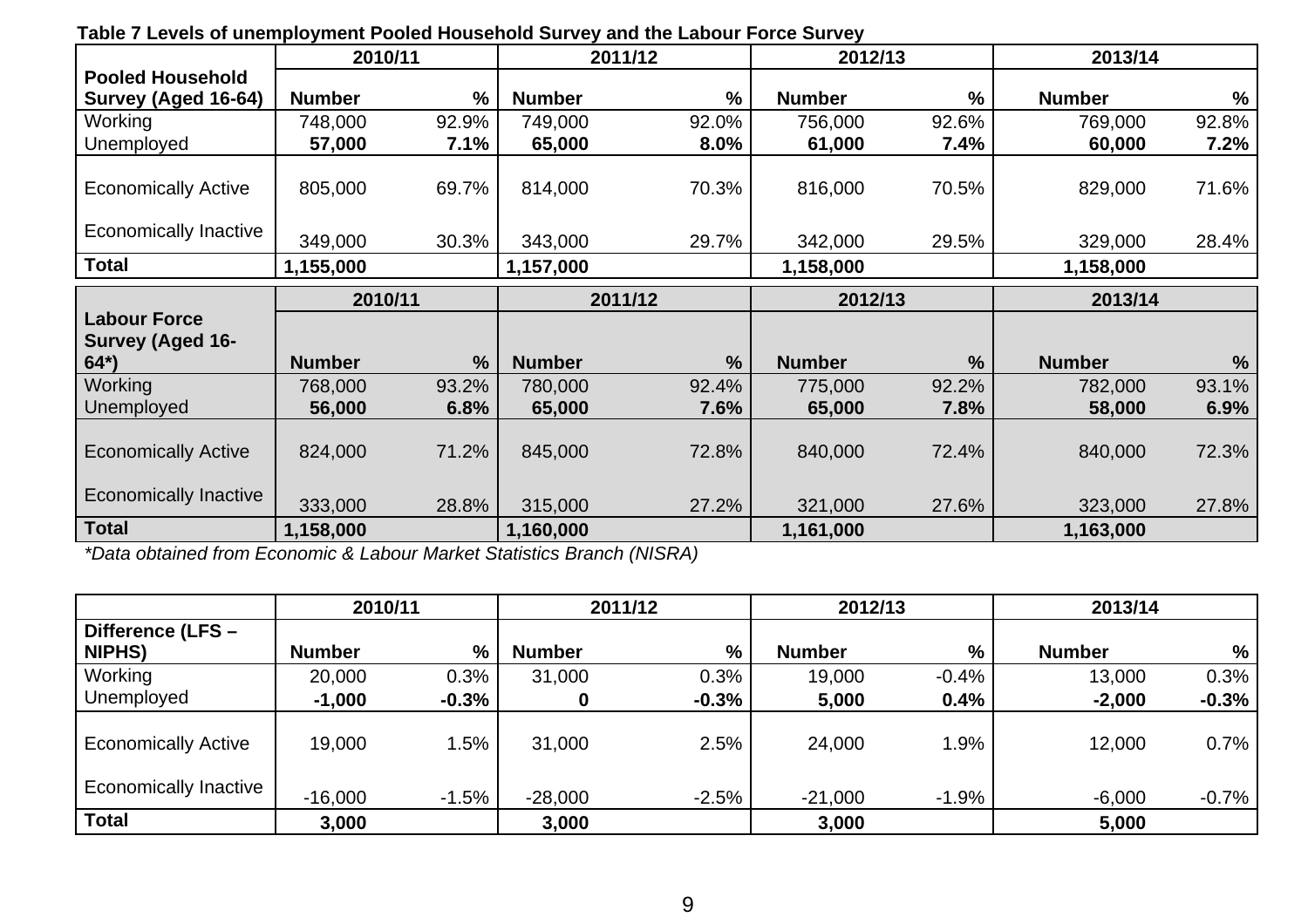### **J: Conclusion**

- 27. This pilot work has indicated that pooling data from various household survey sources is feasible and further work on this project is ongoing. This work will ensure that a fully operational system is developed. Ultimately, this pooled sample approach will create:
	- Annual trend estimates at a Northern Ireland level for labour market statistics and other demographic data, along with crosstabulations of these socio‐demographic characteristics of the population;
	- Improved precision of household survey estimates with the ability to produce survey based estimates for the 11 new Local Government Districts.
- 28. NISRA will release headline results from the pooled household dataset to encourage analysis, exploration and feedback by stakeholders. This process will influence future developments. Although the large‐scale surveys used in the Northern Ireland Pooled Household Survey are all designated as National Statistics, results will be released under the classification "Experimental Statistics." Therefore care should be taken when analysing these data.
- 29. While every effort has been made to harmonise the core questions across the surveys, different context or ordering effects could lead to inconsistencies in responses across the different surveys which may skew the results. In light of the above, and despite the larger sample size, the results should not be considered as the primary source of data for the variables it contains. This will be reviewed as the Northern Ireland Pooled Household Survey is further tested and developed. The tables that will be made available will also highlight the preferred sources for some of the core question topics.

**Northern Ireland Statistics and Research Agency October 2015**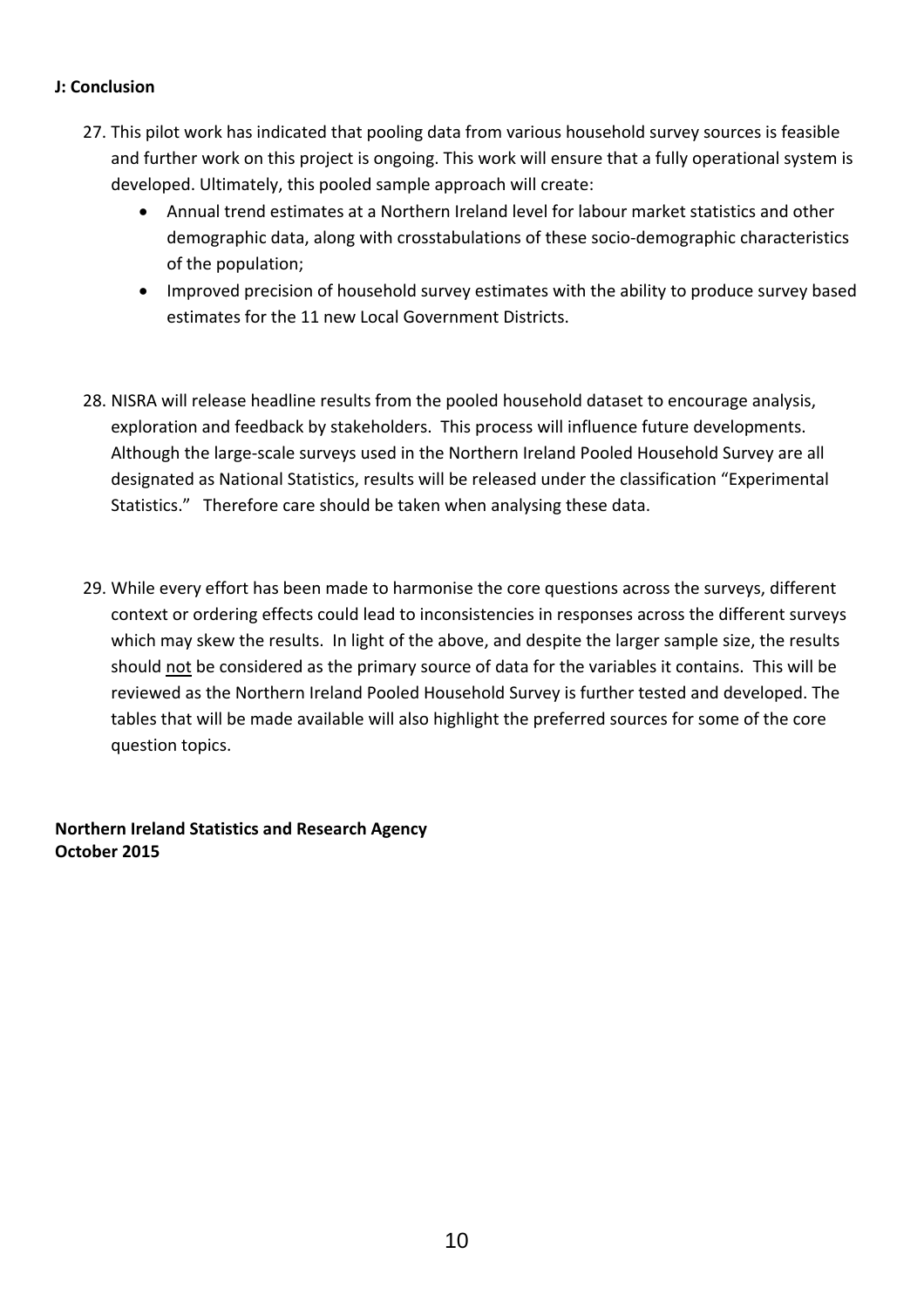### **Appendix 1:**

# **Weighting and Imputation for the Northern Ireland Pooled Dataset**

**Matt Greenaway, Survey Methodology Division, Office for National Statistics**

### **Quality Improvement Fund Report**

# **1. General Comments – Methodology for Estimating from Multiple Datasets**

In principle, there are two approaches to combining data from multiple datasets – constructing separate estimates and combining these estimates; and 'pooling' the datasets at the record level and calculating estimates using this single pooled dataset (Roberts & Binder, 2009). Given that the focus of the data pooling exercise is on creating a tool for researchers who may want to carry out a variety of analyses, it seems sensible to focus on this second approach.

The Northern Ireland pooled dataset will be constructed from four surveys which all utilise the same sample design and have the same finite target population, both with respect to the 'target groups' and the reference time-period. In this context, simple design-based estimation from the pooled dataset is straightforward, and an increase in the sample size by a factor of *x* will reduce standard errors by a factor of  $\sqrt{x}$  - so a quadrupling of the sample size would result in a halving of the standard error.

In practice, however, we need to be concerned with non‐sampling error. Different surveys may have different non‐response biases (both at the household, person and item level), mode effects, and question wording effects, all of which may lead to differences in non‐sampling errors between surveys. While there is evidence that mode effects when measuring economic activity tend to be negligible (Elliot et al, 2006), and question wording is identical across the surveys, there is clearly potential for differing non‐response patterns and contextual effects.

The fairly standard imputation and weighting methods recommended in this report may go some way to removing differences in non-response bias. We do not recommend more complicated methods such as survey-specific non-response models or methods to account for variation in nonsampling error, as recent experiences at both the ONS and other organisations strongly suggest that more complicated methods are of limited benefit and lead to over-engineered systems which cannot be maintained.

It is therefore important to emphasise that non‐sampling error will differ between the surveys, and this will have an ongoing and non‐measurable impact on the pooled survey estimates. The only way to address this is to harmonise the surveys (in terms of their question ordering, interviewer instructions etc), but that is outside the scope of this report, which focuses on imputation (section 2) and weighting (section 3).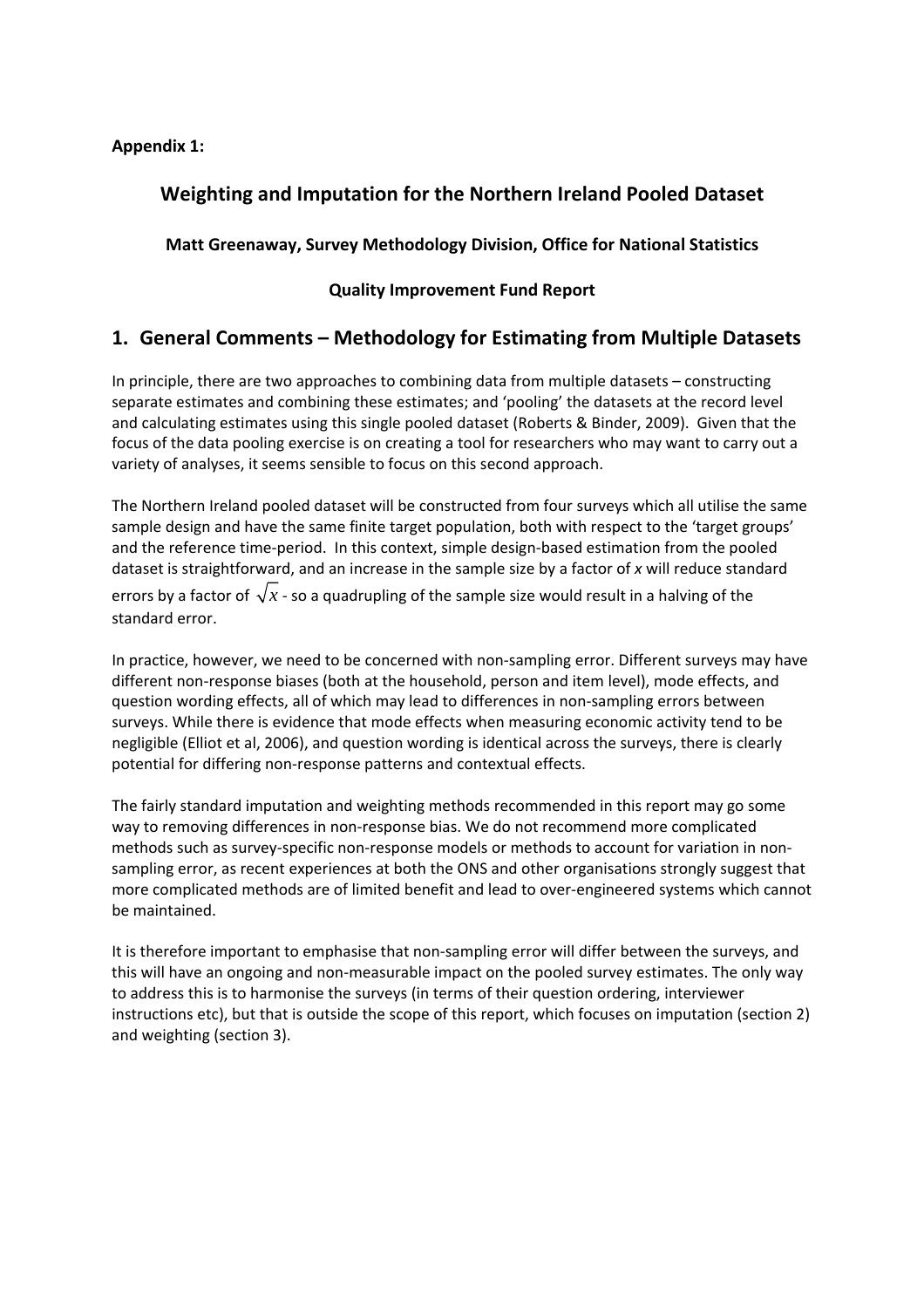# **2. Imputation**

#### **2.1 Imputation: Preliminary Analysis**

Imputation can be used for both item non-response (where certain items are missing for a respondent) and unit non-response (where an entire case is missing). The pooled survey contains a relatively modest amount of item non‐response – approximately 16% of the file contains cases where age, sex and household-level variables are present but the key outcome variable ILODEFR is missing. ILODEFR being the ILO's categorization of an individual's labour market position. Unit non‐ response is also present – the response rates for all four surveys are under 60% ‐ but very little data is available for unit non-responders. Given this paucity of data for unit non-responders, imputation should be focused on item non-response, with unit non-response adjusted for using weighting.

Imputation will remove non‐response bias where –

- The data available for all cases and used in the imputation ('attribute data') is correlated to the missingness mechanism – for example, age is correlated to item non‐response
- The attribute data is correlated with the variable to be imputed for example, age is correlated with economic activity.

The variables available for all responders are – age, sex, marital status, geography, and tenure. Information for other respondents in the household is also available in some cases. The key variable to be imputed is ILODEFR – a derived variable with three categories describing employment status (employed/unemployed/economically inactive).

The tables below show, for each of the available attribute variables, the amount of missingness in ILODEFR.

| Gender                  | Has ILO data | No ILO data | Percentage missing |
|-------------------------|--------------|-------------|--------------------|
| <b>Male</b>             | 8,001        | 1,968       | 19.74              |
| Female                  | 9,718        | 1,338       | 12.1               |
|                         |              |             |                    |
| <b>Tenure</b>           | Has ILO data | No ILO data | Percentage missing |
| Own outright            | 6,729        | 1,219       | 15.34              |
| <b>Mortgage or Loan</b> | 5,967        | 1,270       | 17.55              |
| <b>Part Rent</b>        | 59           | 11          | 15.71              |
| Rented                  | 4,720        | 755         | 13.79              |
| <b>Rent Free</b>        | 232          | 44          | 15.94              |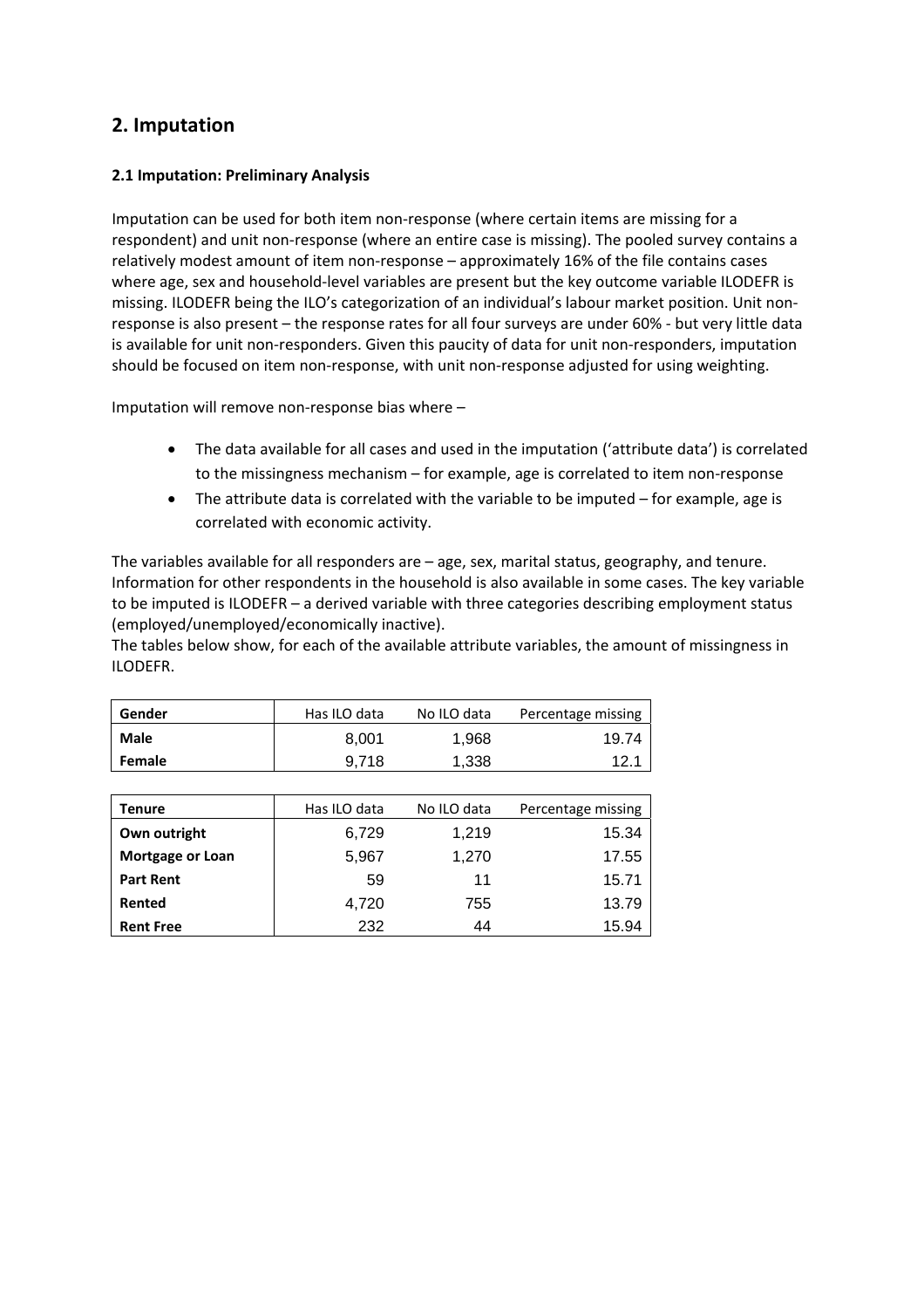| Age   | Has ILO data | No ILO data | Percentage missing |
|-------|--------------|-------------|--------------------|
| 16-24 | 1,857        | 1,114       | 37.5               |
| 25-34 | 2,771        | 567         | 16.99              |
| 35-44 | 3,298        | 463         | 12.31              |
| 45-54 | 3,234        | 486         | 13.06              |
| 55-64 | 2,827        | 338         | 10.68              |
| $65+$ | 3,732        | 338         | 8.3                |

| <b>NUTSIII</b>               | Has ILO data | No ILO data | Percentage missing |
|------------------------------|--------------|-------------|--------------------|
| <b>Belfast</b>               | 2,604        | 2,604       | 17.7               |
| <b>Outer Belfast</b>         | 3,809        | 699         | 15.51              |
| East                         | 4,456        | 4,456       | 15.35              |
| North                        | 2,829        | 501         | 15.05              |
| West & South                 | 4,021        | 738         | 15.51              |
|                              |              |             |                    |
|                              |              |             |                    |
| <b>Marital Status</b>        | Has ILO data | No ILO data | Percentage missing |
| <b>Single, Never Married</b> | 4,916        | 1,734       | 26.08              |
| Married, living with         | 9,880        | 1,447       | 12.77              |
| Married, separated           | 691          | 30          | 4.16               |
| <b>Divorced</b>              | 884          | 33          | 3.6                |
| Widowed                      | 1,324        | 57          | 4.13               |

There are clear patterns in missingess by gender (men are more likely to have missing data), age (younger people are more likely to have missing data), tenure (renters are less likely to have missing data) and marital status (single people are more likely to have missing data).

Obviously, some of these results may be linked – young people are more likely to be single, for example. To investigate further, logistic regression can be used to predict missingness, with all attribute data as independent variables. The Wald coefficients and p-values from such a model are shown below.

| <b>Effect</b>         | Wald     | p-value  |
|-----------------------|----------|----------|
| Age                   | 427.4584 | $-.0001$ |
| <b>Sex</b>            | 164.1118 | < 0.0001 |
| <b>Marital Status</b> | 129.5695 | < 0.0001 |
| Tenure                | 91.903   | < 0.0001 |
| <b>NUTSIII</b>        | 13.3494  | 0.0097   |

Age is by far the best predictor of missingness, followed by sex, marital status and tenure.

Regression can also be used to evaluate which variables are most predictive of employment. The table below shows Wald coefficients and p-values from a logistic regression model with employment as the dependent variable.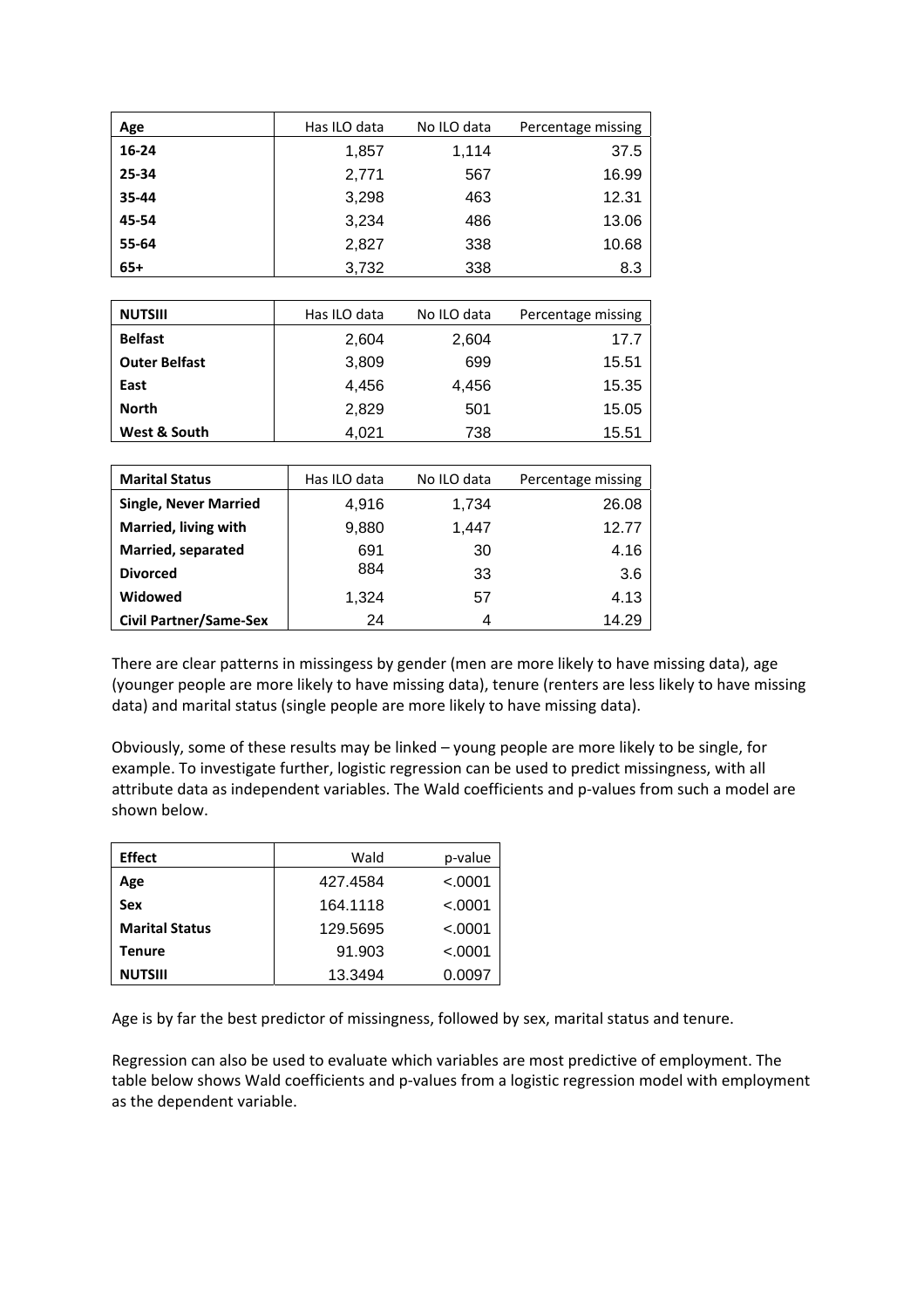|                       | Wald     | p-value  |
|-----------------------|----------|----------|
| Age-group             | 2573.248 | < 0.0001 |
| Sex                   | 12.2097  | 0.0005   |
| <b>Marital Status</b> | 127.1815 | < 0.0001 |
| Tenure                | 428.7317 | < 0.0001 |
| <b>NUTSIII</b>        | 32.172   | < 0.0001 |

Again, age is by far the best predictor, but tenure appears to be the second-most powerful variable, considerably more powerful than marital status.

#### **2.2 Imputation: Method**

Given that we are imputing a categorical variable which appears to be well-correlated with available auxiliary information, donor imputation is the natural choice. As there is a need for simplicity, we recommend hot deck imputation, which involves constructing imputation classes using attribute data and randomly selecting a donor within an imputation class.

The remaining question is how these imputation classes should be defined. In order to limit imputation variance, each class should contain enough full responders to ensure that individuals are not used as a donor a large number of times. In order for the imputation to remove bias, they should also utilise variables which are well‐correlated with the missingness mechanism and the outcome variables.

We recommend using imputation classes defined by five-year age-bands, sex, and whether an individual is an owner‐occupier. The alternative would have been to utilise marital status instead of tenure – but, although marital status is more predictive of missingness, tenure is much better correlated with the outcome variable. Using finer classes incorporating both tenure and marital status would have an adverse impact on imputation variance, which is discussed in more detail in the next section.

The graphs below show the impact of imputation on the unweighted unemployment rate, separately for each survey. Imputation has a consistent positive impact on the unweighted estimates. It is somewhat larger on the FRS and somewhat smaller on the CHS, but the differences are not large.



Graphs 1‐3 – impact of imputation, by survey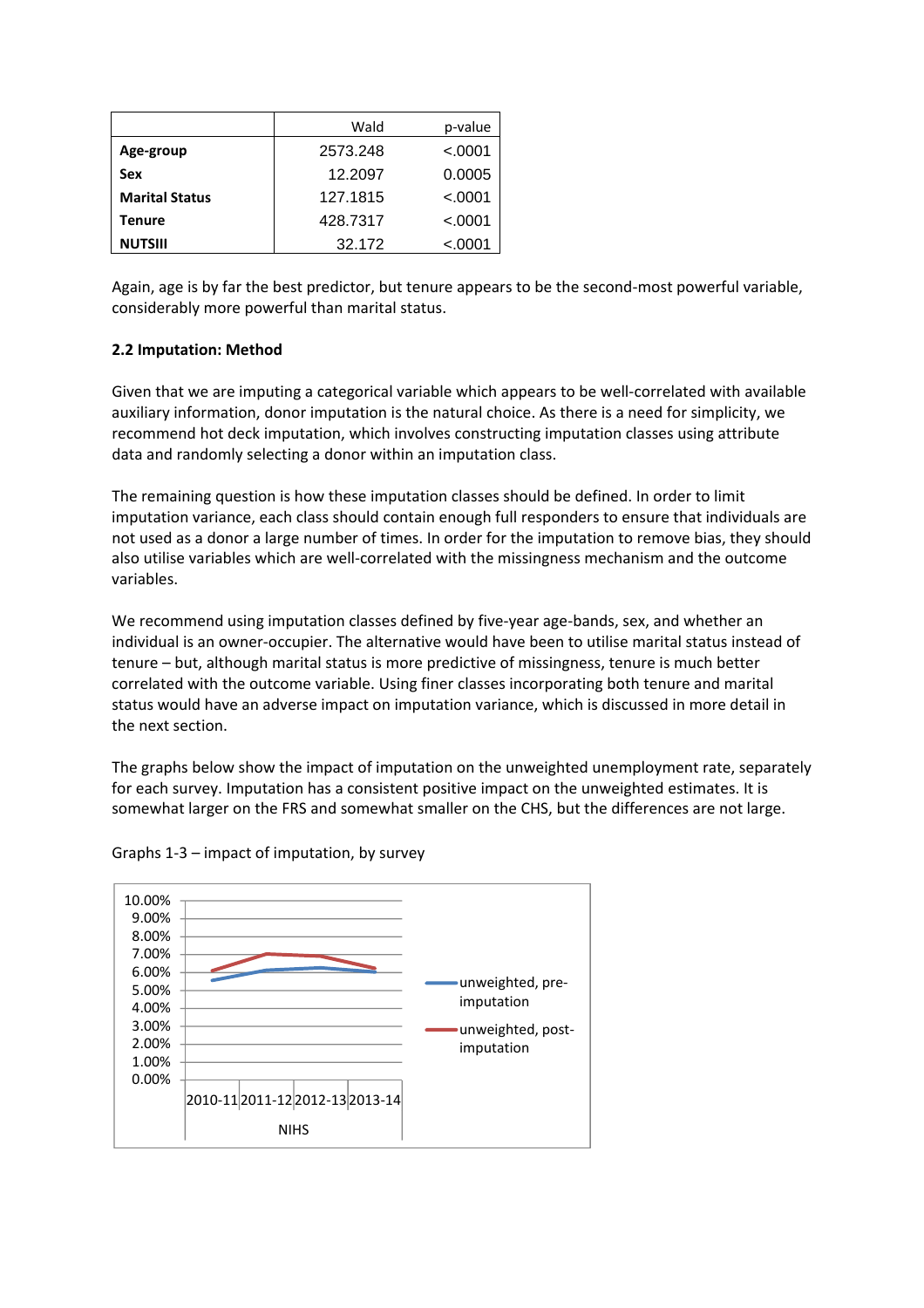

#### **2.3 Imputation variance**

It is usually advisable to attempt to quantify imputation variance, which we do by utilising 'multiple imputation' – imputing a large number of times on the same dataset. Since our recommended method is stochastic (random), each run of the imputation will produce different results.

The graph below shows unweighted unemployment rates obtained from 100 multiple imputation iterations. These are further summarised in the table. Given a mean of 6.8%, the  $5<sup>th</sup>$  percentile lies at 6.7% and the 95<sup>th</sup> percentile lies at 6.9%. Given that the confidence intervals for the unemployment rate from the pooled dataset are likely to be in the region of plus or minus 0.5%, this does not seem like excessive extra variability from imputation.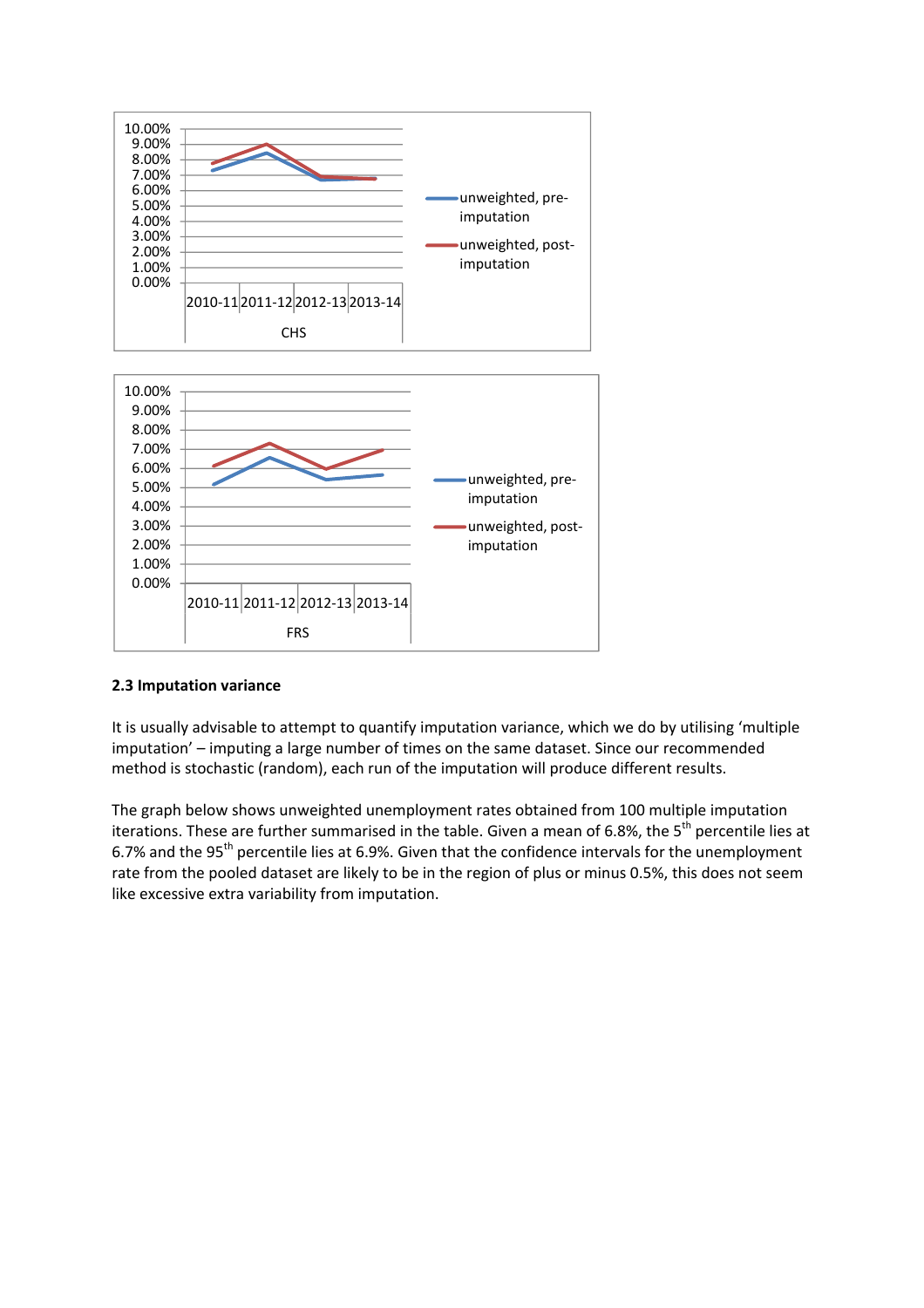

#### Graph 4 – imputation variance of the unemployment rate

|                                     | <b>Over 100 iterations</b> |         |                                                        |       |
|-------------------------------------|----------------------------|---------|--------------------------------------------------------|-------|
|                                     | Mean                       |         | 5 <sup>th</sup> percentile 95 <sup>th</sup> percentile |       |
| <b>Unweighted Unemployment Rate</b> | 6.80984655                 | 6.70917 | 6.91073                                                | 0.87% |

#### **2.4 Alternative Imputation Methods**

The imputation method we have recommended is very straightforward. An alternative donor imputation method would be more complicated nearest-neighbour imputation. This would involve utilising an assortment of auxiliary variables to define a distance function on which a donor is selected. This method allows more auxiliary variables to be used and therefore may better capture the missing‐data mechanism.

However, nearest-neighbour imputation can quickly become prohibitively complex to implement without specialised software, particularly where limitations need to be placed on the number of times a case is used as a donor. Additionally, in the context of the NI pooled survey, where a relatively small number of variables are available, the advantages over a simple hot‐deck method may be limited. There are plans for the NISRA Social Survey team to gain access CANCEIS – imputation software written by Statistics Canada – and as these expertise develop, further research into nearest‐neighbour methods on the pooled dataset could begin.

Another alternative would be to utilise the recommended method, but to only use LFS cases as donors, on the grounds that the focus of the LFS is an individual's labour market outcome. However, this would increase imputation variance substantially.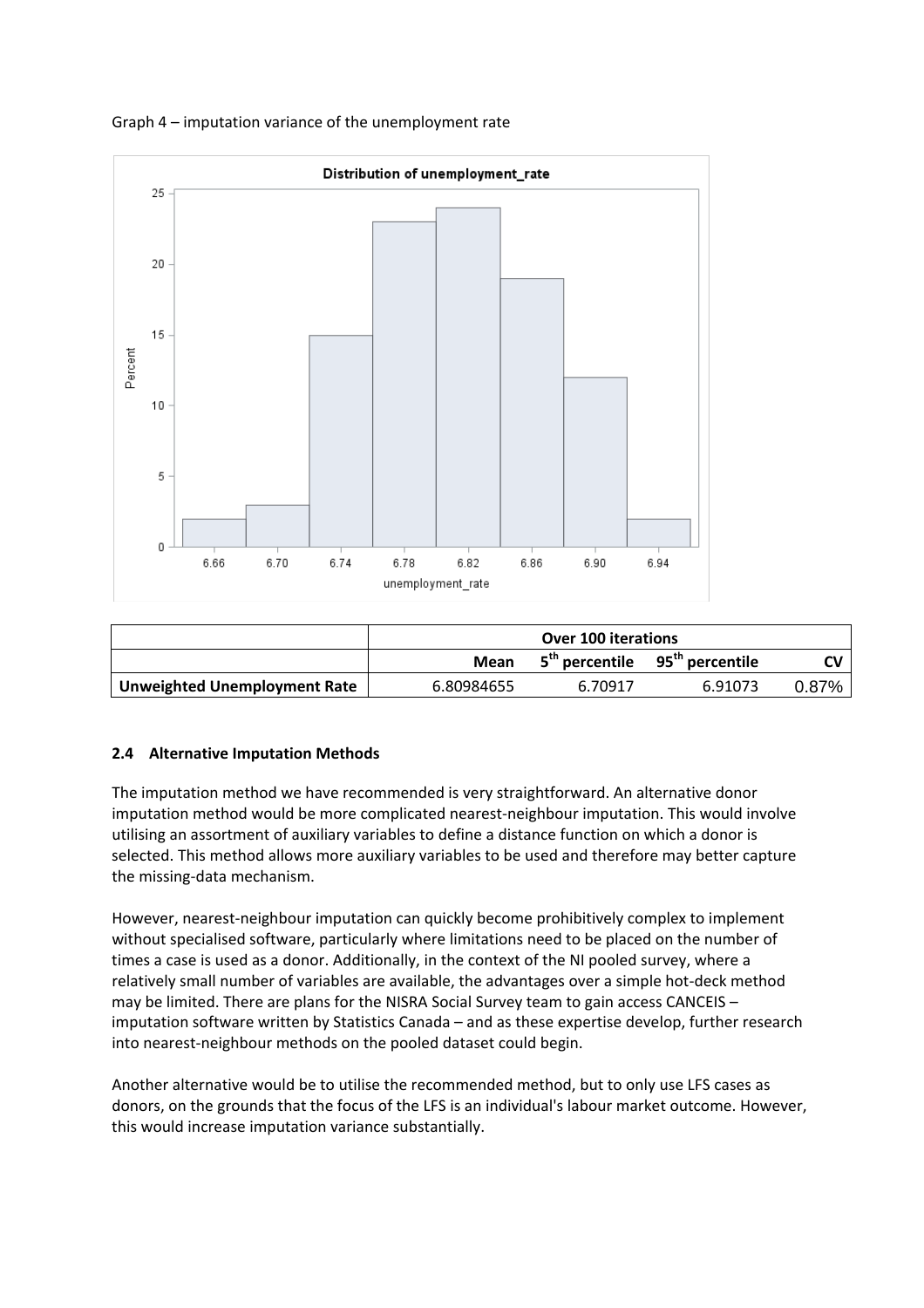A final alternative would be not to impute at all. The graph below shows the unemployment rate over time for the pooled dataset unweighted, after imputation, after imputation and weighting (using the weighting method described in the next section), and after weighted but without imputation (that is – removing cases with missing data and allowing the weights to adjust for any bias).





As we saw previously, imputation increases the unweighted unemployment rate. However, the impact of imputation on the weighted estimates (comparing 'weighted with imputation' and 'weighted without imputation') is fairly small. This is because our imputation method is removing bias associated with age, sex and tenure, and the weighting method described in the next section will remove bias related to age and sex.

It is probably still worth imputing – imputation does have an impact over and above weighting, and providing a dataset without missingness to users is valuable. It should be noted that one consequence of choosing to impute is that the standard errors of pooled survey estimates will be under‐estimated, since the imputed values will be treated as real values in the variance estimate and the imputation variance measure in the previous section will not be accounted for.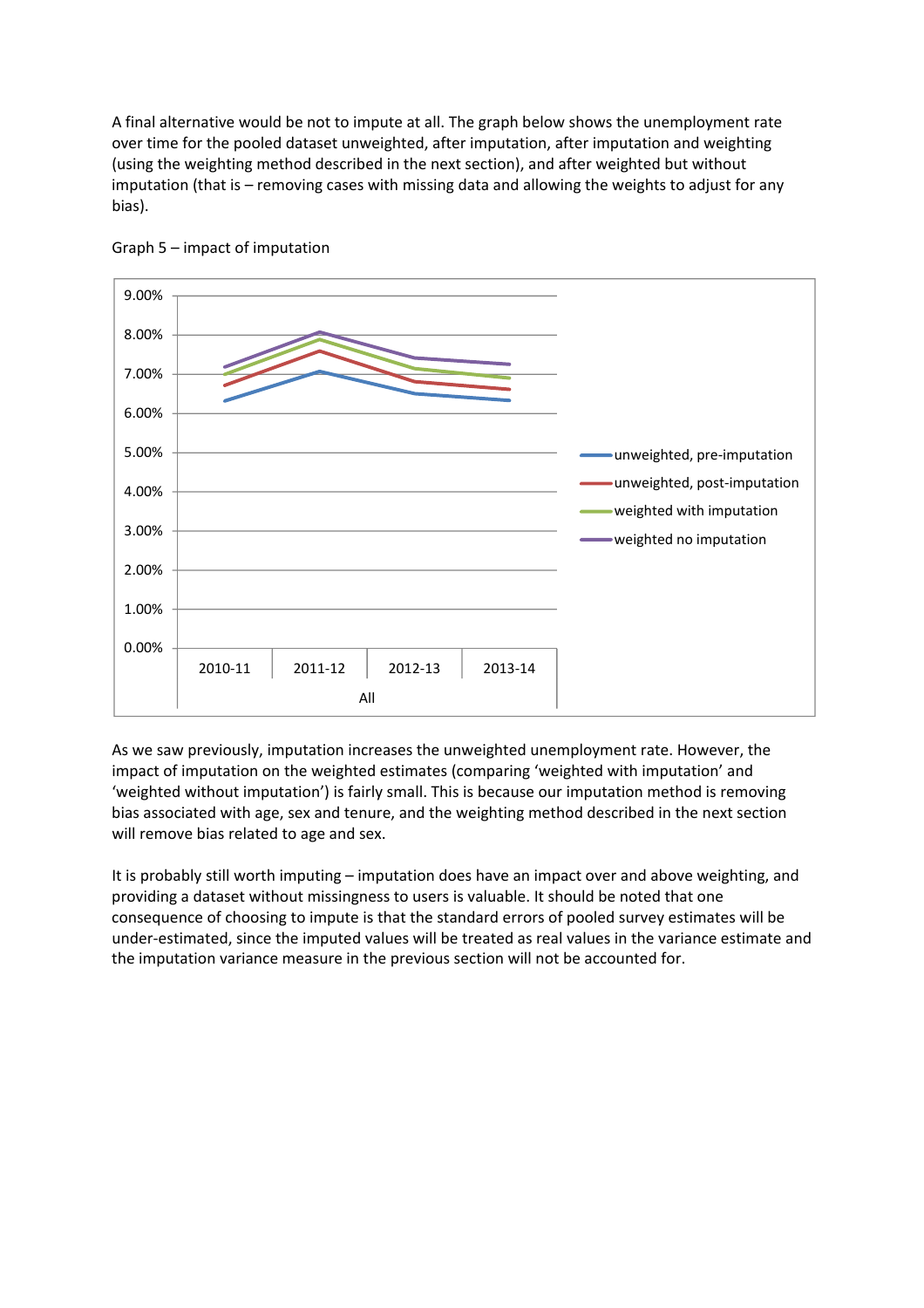# **3. Weighting**

#### **3.1 Weighting – design weights**

Much of the literature on pooling surveys focuses on re-scaling the existing weights for the surveys by some factor in order to maximise precision. Under this approach, precision is maximised when the weights are scaled relative to the effective sample size of each dataset (that is, the sample size divided by the design effect) (Chu, 1997).

All four surveys in the NI pooled dataset use unclustered systematic random samples with equal probabilities of selection, meaning that the design effects can be roughly assumed to be equal, and the effective sample size is therefore proportional to the achieved sample size. The optimum way to scale the existing survey weights under the standard approach would just be to scale the separate survey weights relative to the achieved sample size of each dataset.

However, we prefer the approach of ignoring the existing weights for the separate surveys, and instead simply re‐weighting the pooled dataset. This is partly for practical reasons – the component surveys use different weighting strategies and weights are not easily available – and partly because we wish to ensure that the final weight is calibrated to population totals.

Social survey weighting in official statistics is typically model‐assisted – we assign design weights according to selection probabilities and calibrate these to known totals. For the pooled survey, the

appropriate design weight is equal for all cases and is simply  $\frac{N}{\tau}$  $\frac{1}{n}$  , where *N* is the number of adults in<br>*n* 

the population and *n* is the number of adults in the sample. This is equivalent to scaling the separate‐survey design weights by the achieved sample size of each survey, under the assumption of equal design effects. We then re‐weight the entire pooled dataset using these new design weights and population totals namely NISRA Mid‐Year Estimates (MYE).

#### **3.2 Weighting – groups**

The main methodological decision is then how to define the weighting groups – the groups within which weights will sum to population totals.

The main quarterly Labour Force Survey uses three sets of 'partitions', or mutually exclusive and exhaustive weighting groups –

- 1. local authority (old definition)
- 2. NI\*5‐year age‐sex bands
- 3. NI\*single‐year of age between 16‐24\*sex

These should be considered separately rather than the cross‐classification. For example, the weights for responders in Belfast will sum to the population total for Belfast, the weights for 16‐year‐old males in Northern Ireland will sum to the relevant population total, but the weight for 16‐year old males in Belfast will **not** sum to the relevant population total.

Weighting in this manner – using multiple partitions – is technically complex, and requires the use of specialised software. The ONS use Statistics Canada's GES ('Generalized Estimation System').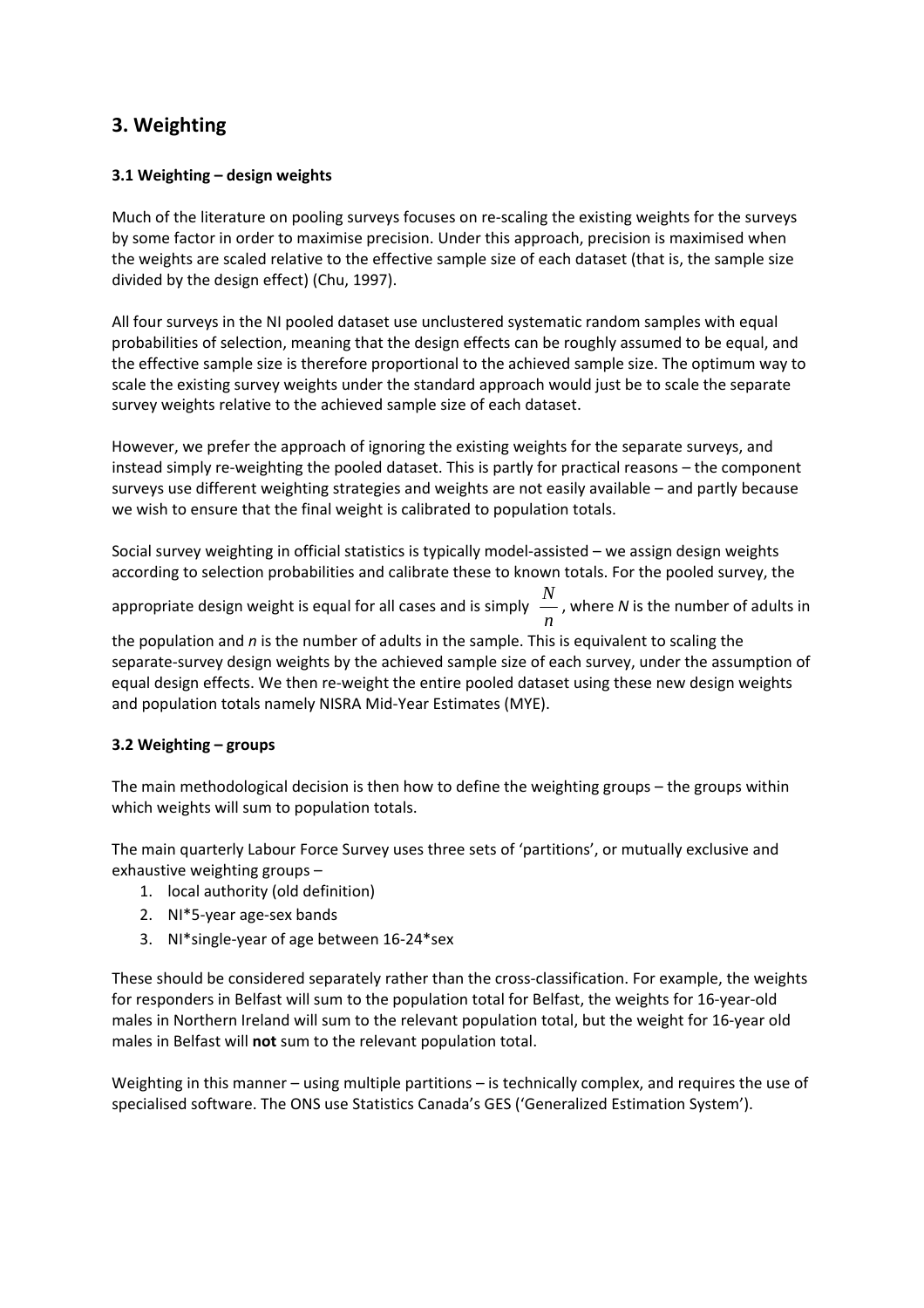However, if only one partition is used – if a single set of mutually exclusive and exhaustive weighting groups are defined – then weighting is straightforward to carry out by 'hand' (in Excel or similar software). This approach is known as 'post-stratification', and the weights simplify to  $-$ 

$$
w_{ih} = d_{ih} \sum_{i \in h} \frac{T_h}{Z_{ih}}
$$
 where  $d_{ih}$  is the design weight for unit *i* in weighting group *h* and  $T_h$  is the

known total for the weighting group

Where all design weights are identical, as in the case of the pooled dataset, the weights simplify even further to –

$$
w_{ih} = \frac{T_h}{n_h}
$$
 where  $n_h$  is the number of respondents in the weighting group

That is, where post‐stratification is used and all design weights are equal, the final weight can be calculated simply as the population total divided by the number of responders, and there is no need to actually calculate the design weights.

The weighting groups *h* need to be correlated with the outcome variables and be at the correct level of detail. Choosing more detailed weighting groups will reduce standard errors and may reduce non‐ response bias – for example, if 16‐year olds were randomly less likely to be sampled in a given dataset, or they were less likely to respond, then weighting by single‐year‐of age will adjust for this whereas weighting by five-year age-bands will only do so to a lesser extent. However, choosing very detailed weighting groups will increase the variance of weights and therefore increase standard errors, and may even lead to practical difficulties with empty groups. A general rule‐of‐thumb is that weighting groups should contain at least 30 respondents.

#### **3.3 Weighting – recommended method**

Due to the size of the pooled dataset, it is possible to use a simple post-stratification approach with very detailed weighting groups. We recommend using –

● New local authority\*Age-band\*Sex

Where the age-bands are defined as -

- 16‐19
- 20‐24
- $25-34$
- $35-44$
- ...
- $75+$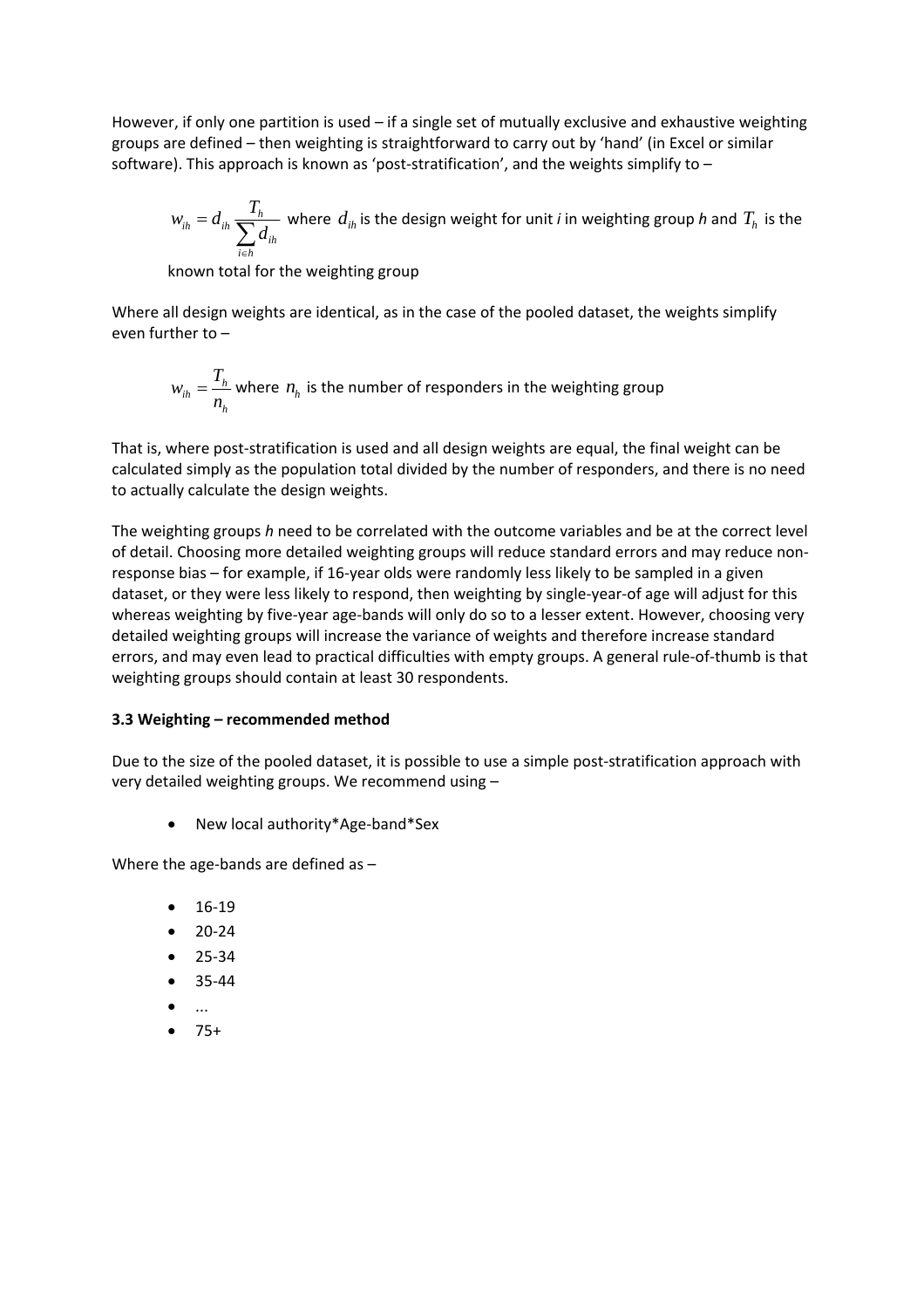The weights produced are not worryingly variable –

| vear      | mean<br>weight | minimum<br>weight |      | maximum<br>weight |       | CV,<br>weights |
|-----------|----------------|-------------------|------|-------------------|-------|----------------|
| $11 - 12$ | 68.2           |                   | 49.5 |                   | 106.7 | 14.02%         |
| $12 - 13$ | 71.3           |                   | 50.4 |                   | 102.2 | 12.69%         |
| $13 - 14$ | 71.1           |                   | 51.7 |                   | 129.4 | 14.64%         |

The only drawback to this method is that single‐year‐of age between 16‐24 is not utilised, which could plausibly lead to some bias in, for example, youth unemployment. The use of 16‐19 and 20‐24 bands, instead of a 16‐24 band, will mitigate this somewhat.

#### **3.4 Weighting – alternative methods**

Various alternative weighting methods exist. One approach would be to use multiple partitions, which would allow even finer weighting groups – perhaps, for example, single year of age between 16 and 24, in common with the standard LFS weighting. However, this would be complex to implement (requiring the use of GES software) and maintain. This may be worth investigating in the future.

Another approach would be to include an element of non‐response (and, for the LFS, attrition) adjustments to the design weights, which might help account for differing unit non‐response mechanisms between surveys. These adjustments would have to be based on auxiliary information which is available for both responders and non-responders – modelling non-response using output area classification (OAC) is fairly usual, since OAC is available for non-responders. However, this would again add considerable complexity – on the Integrated Household Survey, this step frequently went wrong or contained errors, and made little difference to estimates.

Finally, an interesting approach would be to utilise two-phase weighting – using survey estimates as control totals in the calibration. However, as the pooled dataset itself is likely to have the smallest sampling variability of any Northern Ireland survey, two-phase weighting would be unlikely to improve precision. It might be possible to utilise pooled survey estimates to calibrate other surveys (particularly the component surveys), and this could be the subject of further research.

# **4 Summary – Methods Recommended**

We recommend -

- Hot-deck imputation using imputation classes defined by five-year age-bands, sex, and whether an individual is an owner‐occupier; and
- Post-stratification weighting using weighting groups defined by New local authority\*Ageband\*Sex

While these methods are appropriate to the pooled dataset and will remove bias and reduce sampling variability, it is important to emphasise that non-sampling error will differ between the surveys in a fashion which is impossible to measure, and this may have an impact on estimates which these methods cannot remove.